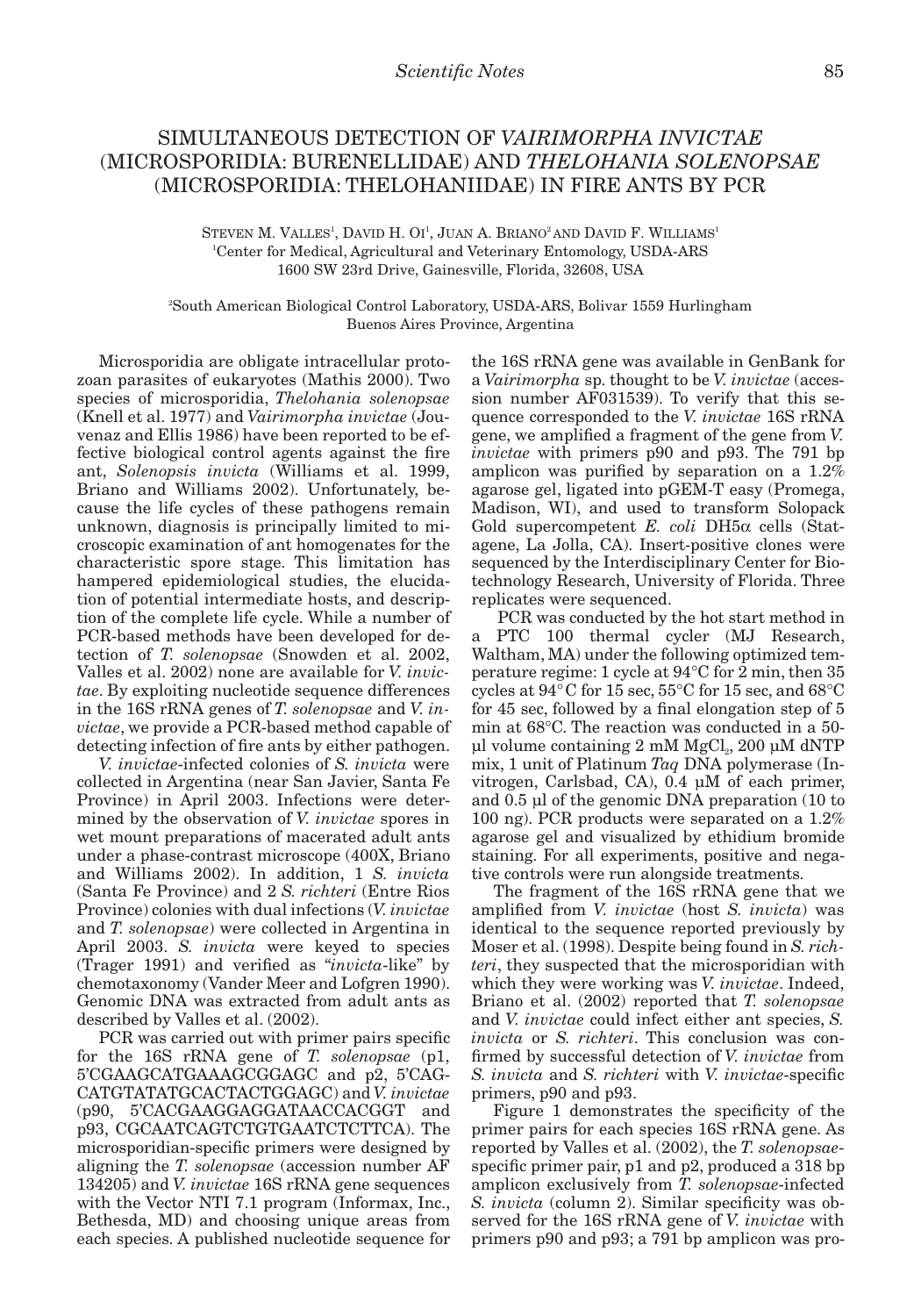

Fig. 1**.** Banding patterns on a 1.2% agarose gel after multiplex PCR with 16S rRNA-specific oligonucleotide primers. Column 1, molecular weight markers expressed as base pairs (bp);, column 2, DNA prepared from *T. solenopsae*-infected *S. invicta*, oligonucleotide primers p1 and p2 (*T. solenopsae*-specific); column 3, DNA prepared from *T. solenopsae*-infected *S. invicta*, oligonucleotide primers p90 and p93 (*V. invictae*-specific); column 4, DNA prepared from *V. invictae*-infected *S. invicta*, oligonucleotide primers p1 and p2 (*T. solenopsae*-specific); column 5, DNA prepared from *V. invictae*-infected *S. invicta*, oligonucleotide primers p90 and p93 (*V. invictae*-specific); column 6, mixture of DNA prepared from *V. invictae*-infected *S. invicta* and *T. solenopsae*-infected *S. invicta*, oligonucleotide primers p1 and p2 (*T. solenopsae*-specific), and p90 and p93 (*V. invictae*-specific); column 7, DNA prepared from *T. solenopsae-* and *V. invictae*-infected *S. invicta*, oligonucleotide primers p1 and p2 (*T. solenopsae*-specific), and p90 and p93 (*V. invictae*-specific); column 8, DNA prepared from uninfected *S. invicta*, oligonucleotide primers p1 and p2, and p90 and p93.

duced exclusively from *V. invictae*-infected *S. invicta* (column 5). In cases where an ant colony was infected with both organisms, each microsporidian species could be discerned in a single multiplex reaction containing both primers sets (Fig. 1, lanes 6 and 7). Again, *V. invictae* was successfully detected in either *S. invicta* or *S. richteri*.

Microscopic detection of these microsporidia is labor intensive and limited to known stages of development. The multiplex PCR method to detect *T. solenopsae* and *V. invictae* offers a number of advantages over traditional microscopy, including, increased sensitivity, specificity, and the ability to identify all developmental stages. Thus, multiplex PCR decreases the risk of misidentification and will facilitate epizootiological studies concerned with these pathogens.

We thank Chuck Strong for technical assistance and R. Vander Meer for identifying the ant species by gas chromatography. We also thank R. M. Pereira and J. L. Capinera who provided helpful reviews of a previous version of the manuscript.

## **SUMMARY**

A PCR-based method capable of detecting *Thelohania solenopsae* and/or *Vairimorpha invictae* infection in the red imported fire ant, *Solenopsis* *invicta*, was developed. Multiplex PCR allows simultaneous detection of both species of microsporidia in a single reaction.

## **REFERENCES**

- BRIANO, J. A., AND D. F. WILLIAMS. 2002. Natural occurrence and laboratory studies of the fire ant pathogen *Vairimorpha invictae* (Microsporida: Burenellidae) in Argentina. Environ. Entomol. 31: 887-894.
- BRIANO, J. A., D. F. WILLIAMS, D. H. OI, AND L. R. DAVIS, JR. 2002. Field host range of the fire ant pathogens *Thelohania solenopsae* (Microsporida: Thelohaniidae) and *Vairimorpha invictae* (Microsporida: Burenellidae) in South America. Biol. Control 24: 98-102.
- JOUVENAZ, D. P., AND E. A. ELLIS. 1986. *Vairimorpha invictae* n. sp. (Microspora: Microsporidia), a parasite of the red imported fire ant, *Solenopsis invicta* Buren (Hymenoptera: Formicidae). J. Protozool. 33: 457-461.
- KNELL, J. D., G. E. ALLEN, AND E. I. HAZARD. 1977. Light and electron microscope study of *Thelohania solenopsae* n. sp. (Microsporida: Protozoa) in the red imported fire ant, *Solenopsis invicta*. J. Invertebr. Pathol. 29: 192-200.
- MATHIS, A. 2000. Microsporidia: emerging advances in understanding the basic biology of these unique organims. Int. J. Parasitol. 30: 795-804.
- MOSER, B. A., J. J. BECNEL, J. MARUNIAK, AND R. S. PATTERSON. 1998. Analysis of the ribosomal DNA se-